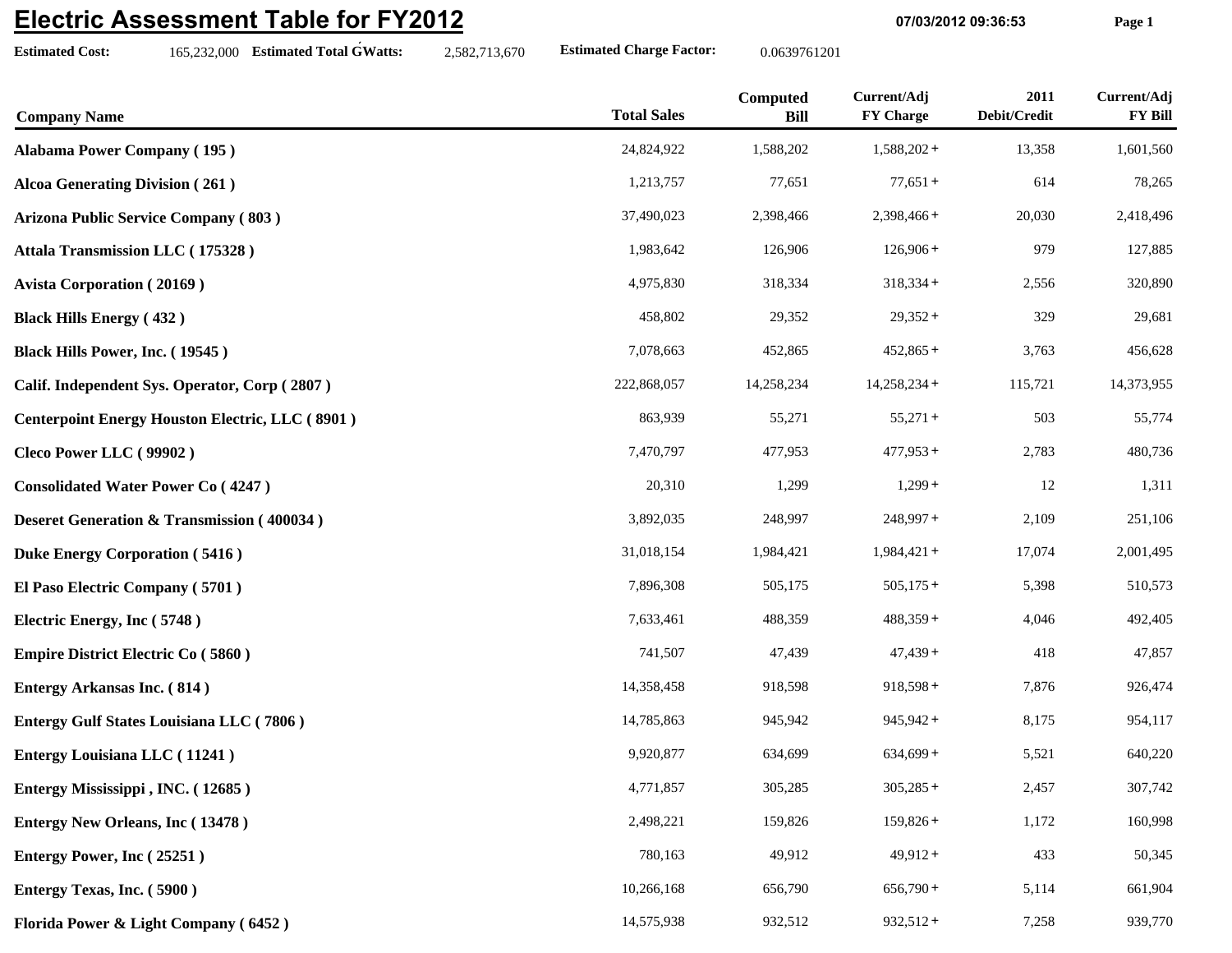## **Electric Assessment Table for FY2012**

**Estimated Cost:**

165,232,000 **Estimated Total GWatts:** 2,582,713,670 **Estimated Charge Factor:** 0.0639761201

**07/03/2012 09:36:53 Page 2**

| <b>Company Name</b>                                   | <b>Total Sales</b> | Computed<br><b>Bill</b> | Current/Adj<br><b>FY Charge</b> | 2011<br>Debit/Credit | Current/Adj<br><b>FY Bill</b> |
|-------------------------------------------------------|--------------------|-------------------------|---------------------------------|----------------------|-------------------------------|
| Georgia Power Co (7140)                               | 39,066,670         | 2,499,334               | $2,499,334+$                    | 16,572               | 2,515,906                     |
| Gulf Power Co (7801)                                  | 6,143,476          | 393,036                 | $393,036+$                      | 2,713                | 395,749                       |
| <b>Idaho Power Co (9191)</b>                          | 10,351,637         | 662,258                 | $662,258+$                      | 3,616                | 665,874                       |
| <b>Invenergy Wind Development Michigan LLC (9274)</b> | 2,892              | 185                     | $185 +$                         | $\boldsymbol{0}$     | 185                           |
| ISO New England, Inc. (198)                           | 133,512,407        | 8,541,606               | $8,541,606+$                    | 69,742               | 8,611,348                     |
| Kentucky Utilities Company (10171)                    | 7,486,307          | 478,945                 | $478,945+$                      | 3,447                | 482,392                       |
| <b>Lockhart Power Company (11118)</b>                 | 199,218            | 12,745                  | $12,745+$                       | 114                  | 12,859                        |
| Long Sault Division (11180)                           | 663,622            | 42,456                  | $42,456+$                       | 351                  | 42,807                        |
| Louisville Gas & Electric Co (11249)                  | 8,504,427          | 544,080                 | $544,080+$                      | 3,897                | 547,977                       |
| Maine Public Service Company (11522)                  | 626,985            | 40,112                  | $40,112+$                       | 327                  | 40,439                        |
| <b>MDU Resources Group, Inc. (12199)</b>              | 71,831             | 4,595                   | $4,595+$                        | 41                   | 4,636                         |
| <b>MidAmerican Energy Company (400052)</b>            | 2,473,457          | 158,242                 | $158,242+$                      | 1,561                | 159,803                       |
| Midwest Indep. Trans. Sys.Operator, Inc (920)         | 594,116,262        | 38,009,253              | $38,009,253+$                   | 328,265              | 38, 337, 518                  |
| Mississippi Power Company (12686)                     | 5,144,956          | 329,154                 | $329,154+$                      | 2,872                | 332,026                       |
| Nevada Power Company d/b/a NV Energy (13407)          | 3,155,834          | 201,898                 | $201,898+$                      | 1,463                | 203,361                       |
| New York Independent System Operator, In (51614)      | 170,645,476        | 10,917,235              | $10,917,235+$                   | 90,085               | 11,007,320                    |
| Northbrook Energy, LLC (13654)                        | 163,028            | 10,430                  | $10,430+$                       | 72                   | 10,502                        |
| Northern States Power Co (MIN) (13781)                | 626,859            | 40,104                  | $40,104+$                       | 319                  | 40,423                        |
| NorthWestern Energy's (12825)                         | 10,649,473         | 681,312                 | $681,312+$                      | 6,381                | 687,693                       |
| Northwestern Wisconsin Ele. Co (13815)                | 40,420             | 2,586                   | $2,586+$                        | $20\,$               | 2,606                         |
| Ohio Valley Electric Corp (14015)                     | 14,199,025         | 908,399                 | $908,399+$                      | 7,527                | 915,926                       |
| PacifiCorp (14354)                                    | 30,244,302         | 1,934,913               | $1,934,913+$                    | 14,850               | 1,949,763                     |
| Perryville Energy Partners, LLC (175714)              | 1,532,657          | 98,053                  | $98,053+$                       | 1,007                | 99,060                        |
| Pilot Power Group, Inc. (15127)                       | 169,086            | 10,817                  | $10,817+$                       | 26                   | 10,843                        |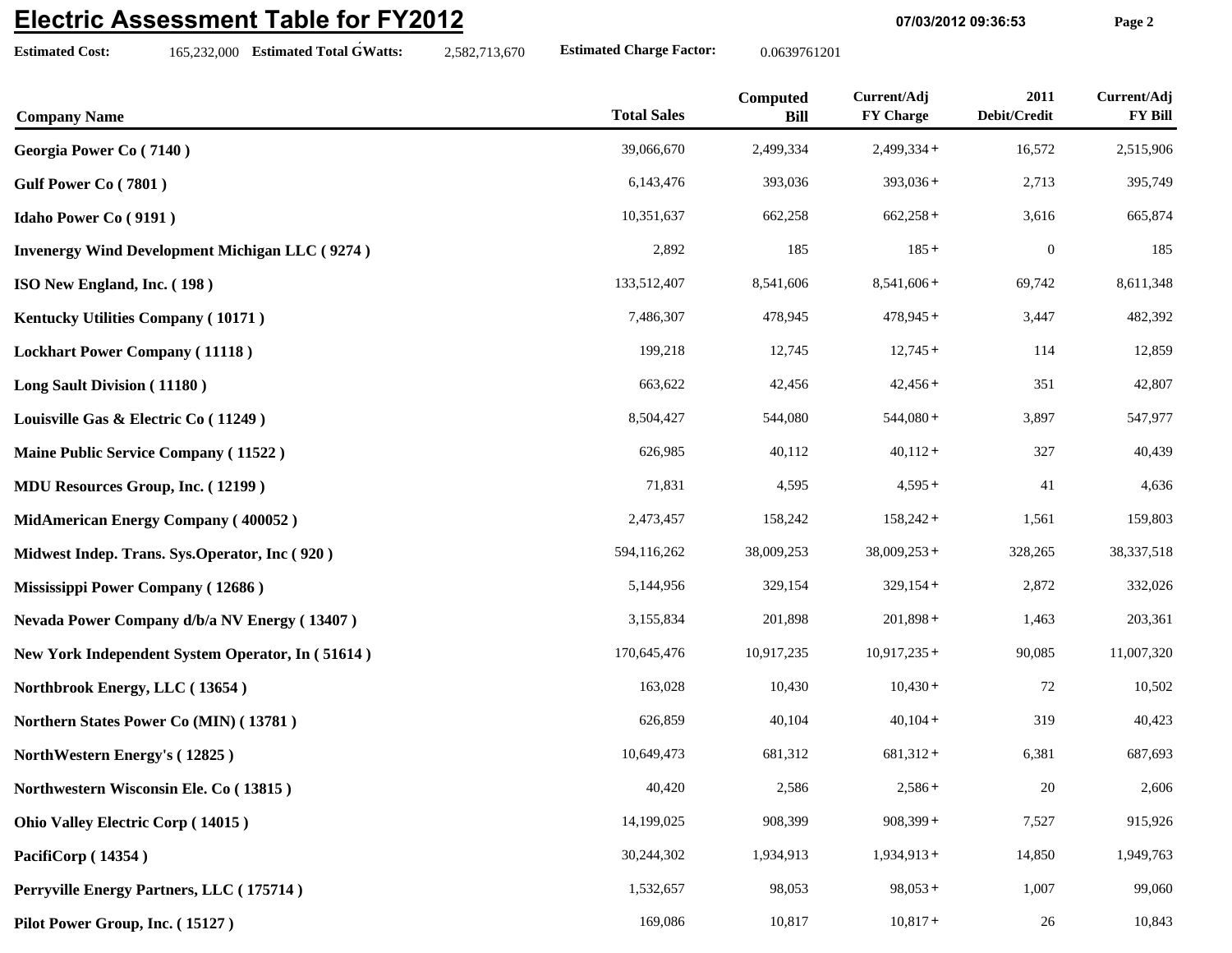## **Electric Assessment Table for FY2012**

**Estimated Cost:**

165,232,000 **Estimated Total GWatts:** 2,582,713,670 **Estimated Charge Factor:** 0.0639761201

**07/03/2012 09:36:53 Page 3**

| <b>Company Name</b>                                | <b>Total Sales</b> | Computed<br><b>Bill</b> | Current/Adj<br><b>FY Charge</b> | 2011<br>Debit/Credit | Current/Adj<br><b>FY Bill</b> |
|----------------------------------------------------|--------------------|-------------------------|---------------------------------|----------------------|-------------------------------|
| PJM Interconnection, L.L.C. (40498)                | 777, 727, 104      | 49,755,963              | $49,755,963+$                   | 388,816              | 50,144,779                    |
| Portland General Electric Co (15248)               | 8,023,406          | 513,306                 | $513,306+$                      | 5,437                | 518,743                       |
| Progress Energy Carolinas, Inc (3046)              | 15,394,546         | 984,883                 | $984,883+$                      | 8,740                | 993,623                       |
| Progress Energy Florida (6455)                     | 4,113,657          | 263,176                 | $263,176+$                      | 2,814                | 265,990                       |
| Public Service Co of Colorado (15466)              | 10,113,655         | 647,032                 | $647,032+$                      | 4,526                | 651,558                       |
| Public Service Co of Oklahoma (15474)              | 184,185            | 11,783                  | $11,783+$                       | 92                   | 11,875                        |
| <b>Public Service Company of NM (15473)</b>        | 8,970,759          | 573,914                 | $573,914+$                      | 4,728                | 578,642                       |
| Puget Sound Energy, Inc (15500)                    | 8,796,190          | 562,746                 | $562,746+$                      | 4,218                | 566,964                       |
| Safe Harbor Water Power Corp (16537)               | 1,641,751          | 105,033                 | $105,033+$                      | 516                  | 105,549                       |
| Sierra Pacific Power Co d/b/a NV Energy (17166)    | 3,640,382          | 232,898                 | $232,898+$                      | 1,235                | 234,133                       |
| South Carolina Electric&Gas Co (17539)             | 2,363,491          | 151,207                 | $151,207+$                      | 1,221                | 152,428                       |
| South Carolina Genertg Co, Inc (17554)             | 2,739,267          | 175,248                 | $175,248+$                      | 1,783                | 177,031                       |
| Southern Electric Generat's Co (17622)             | 5,892,808          | 376,999                 | $376,999+$                      | 2,064                | 379,063                       |
| <b>Southwest Power Pool (28)</b>                   | 229,820,004        | 14,702,992              | $14,702,992+$                   | 119,760              | 14,822,752                    |
| <b>Southwestern Electric Power Company (17698)</b> | 575,405            | 36,812                  | $36,812+$                       | 339                  | 37,151                        |
| <b>Southwestern Public Service Co (17718)</b>      | 4,031,635          | 257,928                 | $257,928+$                      | $\boldsymbol{0}$     | 257,928                       |
| <b>System Energy Resources, Inc (12465)</b>        | 9,293,410          | 594,556                 | $594,556+$                      | 4,536                | 599,092                       |
| Tampa Electric Co (18454)                          | 3,612,347          | 231,104                 | $231,104+$                      | 1,736                | 232,840                       |
| Tapoco Division (10005)                            | 879,216            | 56,249                  | $56,249+$                       | $\mathbf{0}$         | 56,249                        |
| <b>Tucson Electric Power Company (24211)</b>       | 12,180,248         | 779,245                 | $779,245+$                      | 7,288                | 786,533                       |
| <b>Wolverine Creek Goshen Interconnection (33)</b> | $\boldsymbol{0}$   | $\boldsymbol{0}$        | $0+$                            | 132                  | 132                           |
| <b>Wolverine Power Supply Corp., Inc's (20910)</b> | $\boldsymbol{0}$   | $\boldsymbol{0}$        | $0+$                            | 2,639                | 2,639                         |
| <b>Yadkin, Inc (27721)</b>                         | 542,145            | 34,684                  | $34,684+$                       | 401                  | 35,085                        |